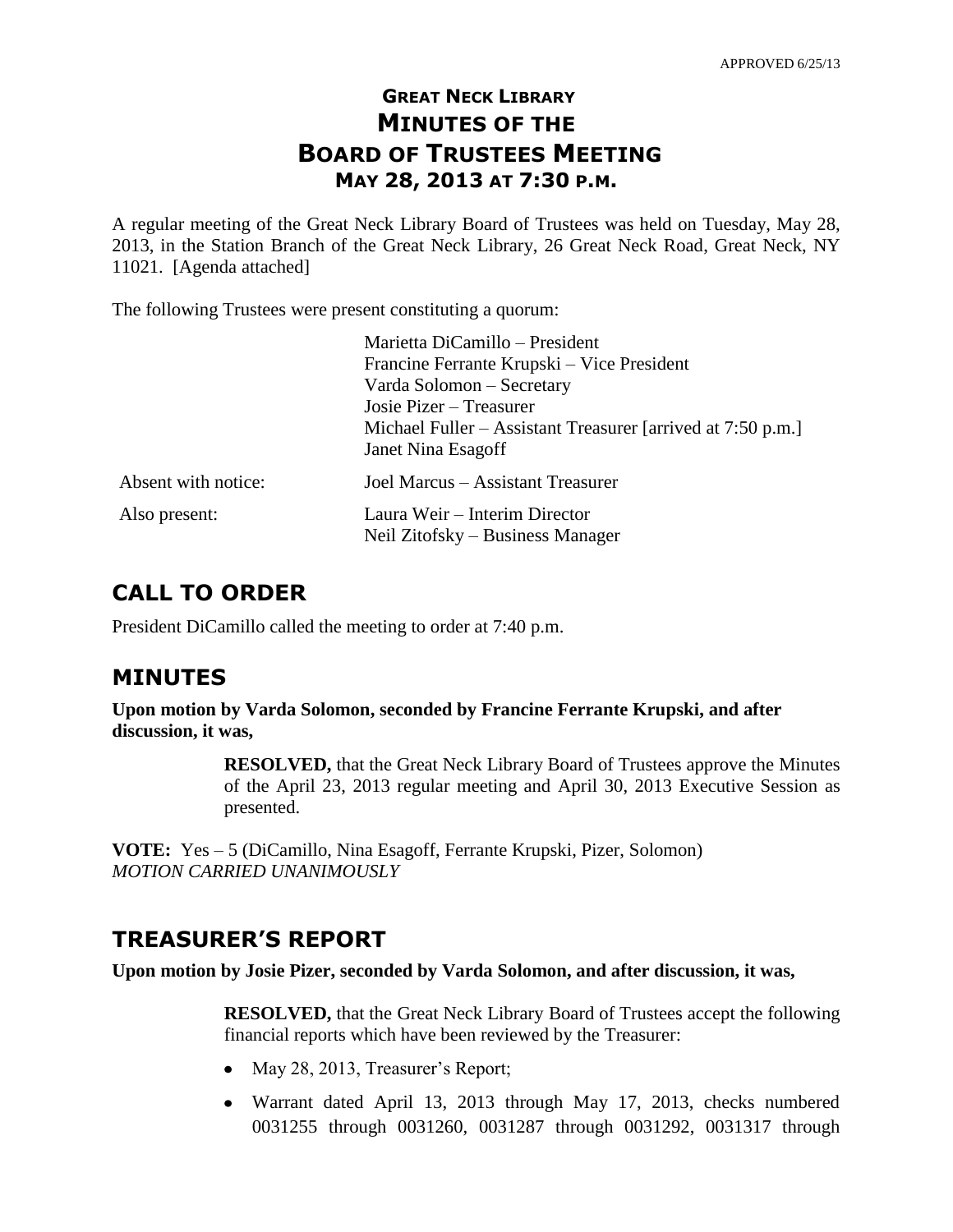0031320, 1262 through 1263, and 46499 through 46542, and To-Be-Paid Checks numbered 46543 through 46687, the sums set against their respective names, amounting in the aggregate to \$299,561.42;

• Payroll Warrants for pay dates April 4, 2013, and April 18, 2013, and which have been reviewed by the Treasurer, in the amounts of \$156,305.00, and \$155,861.83 respectively, for a total of \$312,166.83.

In response to a query from Trustee Solomon regarding a shortfall in the Fund Balances when compared to last year, Finance Committee Chair Josie Pizer assured her that the Fund Balances will be replenished from the surpluses and this will be discussed fully at the Finance Committee meeting.

\_\_\_\_\_\_\_\_\_\_\_\_\_\_\_\_\_\_\_\_\_\_\_\_\_\_\_\_\_\_\_\_\_\_\_\_\_\_\_\_\_\_\_\_\_\_\_\_\_\_\_\_\_\_\_\_\_\_\_

**VOTE:** Yes – 5 (DiCamillo, Nina Esagoff, Ferrante Krupski, Pizer, Solomon) *MOTION CARRIED UNANIMOUSLY*

# **PAYROLL CHANGES**

**Upon motion by Josie Pizer, seconded by Francine Ferrante Krupski, and after discussion, it was,**

> **RESOLVED,** that the Great Neck Library Board of Trustees accept the Payroll Changes of April 6, 2013 through May 9, 2013 as presented, and which have been reviewed by the Finance Committee.

### *Trustee Fuller arrived at this point.*

**VOTE:** Yes – 5 (Nina Esagoff, Ferrante Krupski, Fuller, Pizer, Solomon); Abstention – 1(DiCamillo recused herself) *MOTION CARRIED*

Charles Wohlgemuth was introduced and welcomed as the new Head for the Maintenance Department.

## **REPORTS**

## **Finance Committee**

Trustee Pizer, chair of the Finance Committee, reported that she had instituted some changes for the Finance Committee meetings which she asked Business Manager Zitofsky to review.

Mr. Zitofsky then explained that effective last month and going forward that he has and will provide a monthly memo with attachments with any open old business items. Also, when questions are asked at meetings and the answers are not readily available, they will be added to the list of open items and reported in the following month.

Old business open items covered in this month's memo:

- The digitization of personnel payroll and Business Office records with cost analysis
- Time and Attendance System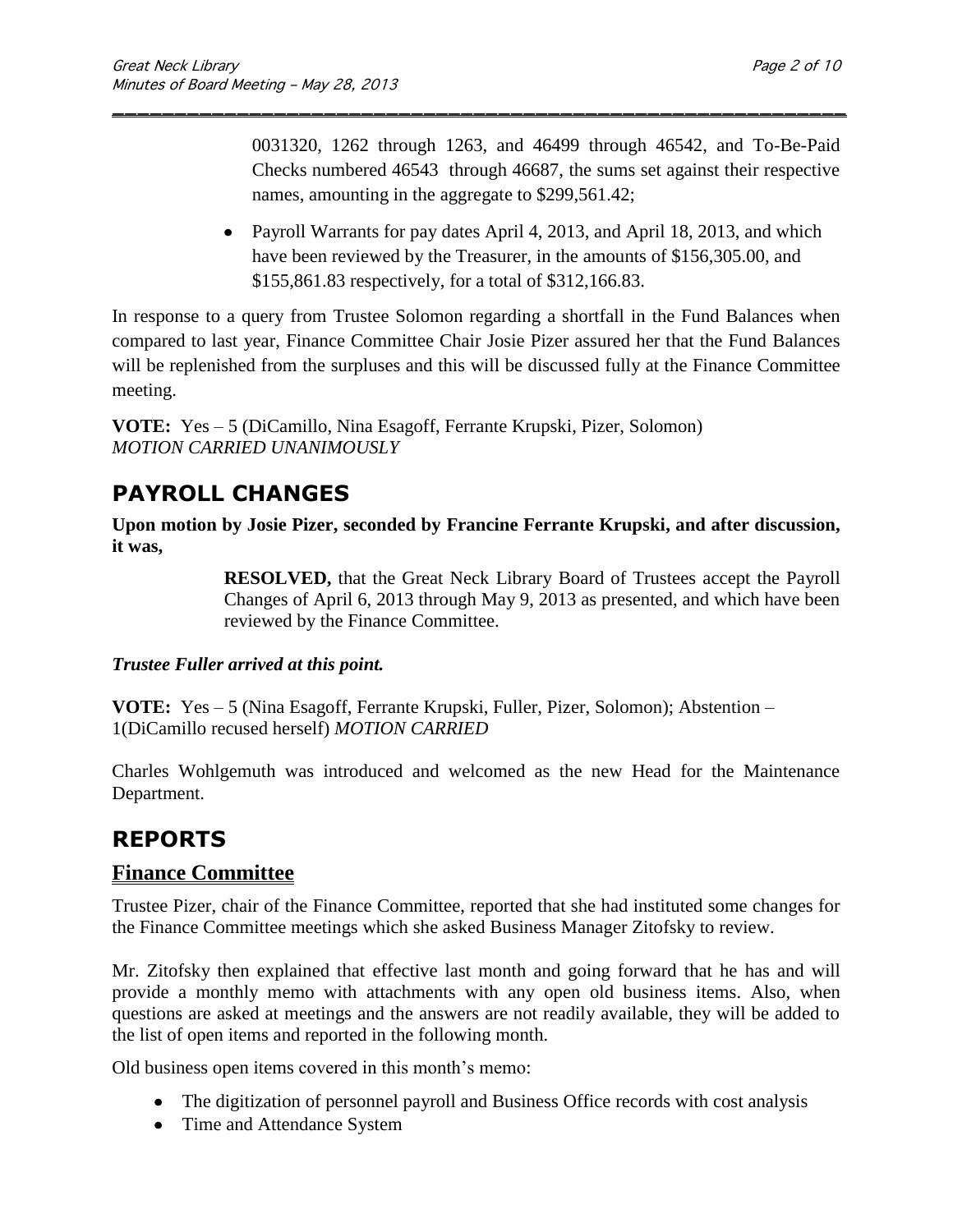Letter to NLS regarding billing procedures for GNL databases with a schedule of older databases

\_\_\_\_\_\_\_\_\_\_\_\_\_\_\_\_\_\_\_\_\_\_\_\_\_\_\_\_\_\_\_\_\_\_\_\_\_\_\_\_\_\_\_\_\_\_\_\_\_\_\_\_\_\_\_\_\_\_\_

- Pension Payment Analysis
- Projected surplus for the current fiscal year
- Pension and health insurance costs
- Preventive maintenance check-off list
- Cost of remedial repairs

President DiCamillo thought this was very impressive and a great resource for the Trustees.

### **Branch Committee**

Below is the Branch Committee written report of the May 2, 2013 meeting held at 7:30 p.m. in the Station Branch Library:

Attending: Michael Fuller (Chair), Francine Ferrante Krupski, Varda Solomon, Marietta DiCamillo (Board President), Laura Weir (Interim Library Director)

#### Lakeville

Follow up on the mold situation: Preventative measures were taken. The carpeting was removed and a plastic vapor lock was placed above the wooden floor. A new piece of plywood was nailed on top. Laura Weir has ordered new slip proof rubber tiles to be laid down at the front entrance. While waiting for the tiles, an inexpensive mat was bought to cover the plywood. Water stained tiles were replaced in the Restroom. Bactericide was sprayed in the air conditioning system. We have not been able to identify the one remedial action that worked, however, the offensive smell is gone and the employee affected by the smell returned to work on Friday, May 10, 2013.

#### Parkville

What needs to be done post expansion? There was much discussion about moving the Children's room into the new space and creating a Community Room where the Children's Room now exists. The front area of the library will be painted and carpeted. The Children's Room needs more computers and age appropriate shelving. Doors would be needed on the new Children's Room to separate it from the rest of the library. Laura will talk to Neil about having Doris Newman, a specialist in library shelving and furniture, to look at the space and come up with ideas.

In the meantime Jayne has been making good use of the new space, including a Gentle Yoga session that fit 30 registered participants. During the school break 62 children attended a musical comedy "Grins and Grins".

#### Station

a. Replacement of the stained ceiling tiles. Laura Weir has spoken to the office to make a request for replacement of the tiles. These tiles have been replaced before. The landlord has done further repair work to the roof. The tiles were replaced on Thursday, May 23, 2013.

b. Kathleen requested a locked cabinet to store crafts and supplies for children's programs. There was some discussion about where the cabinet would be kept. Laura will work with Kathleen to identify an example of what she is looking for.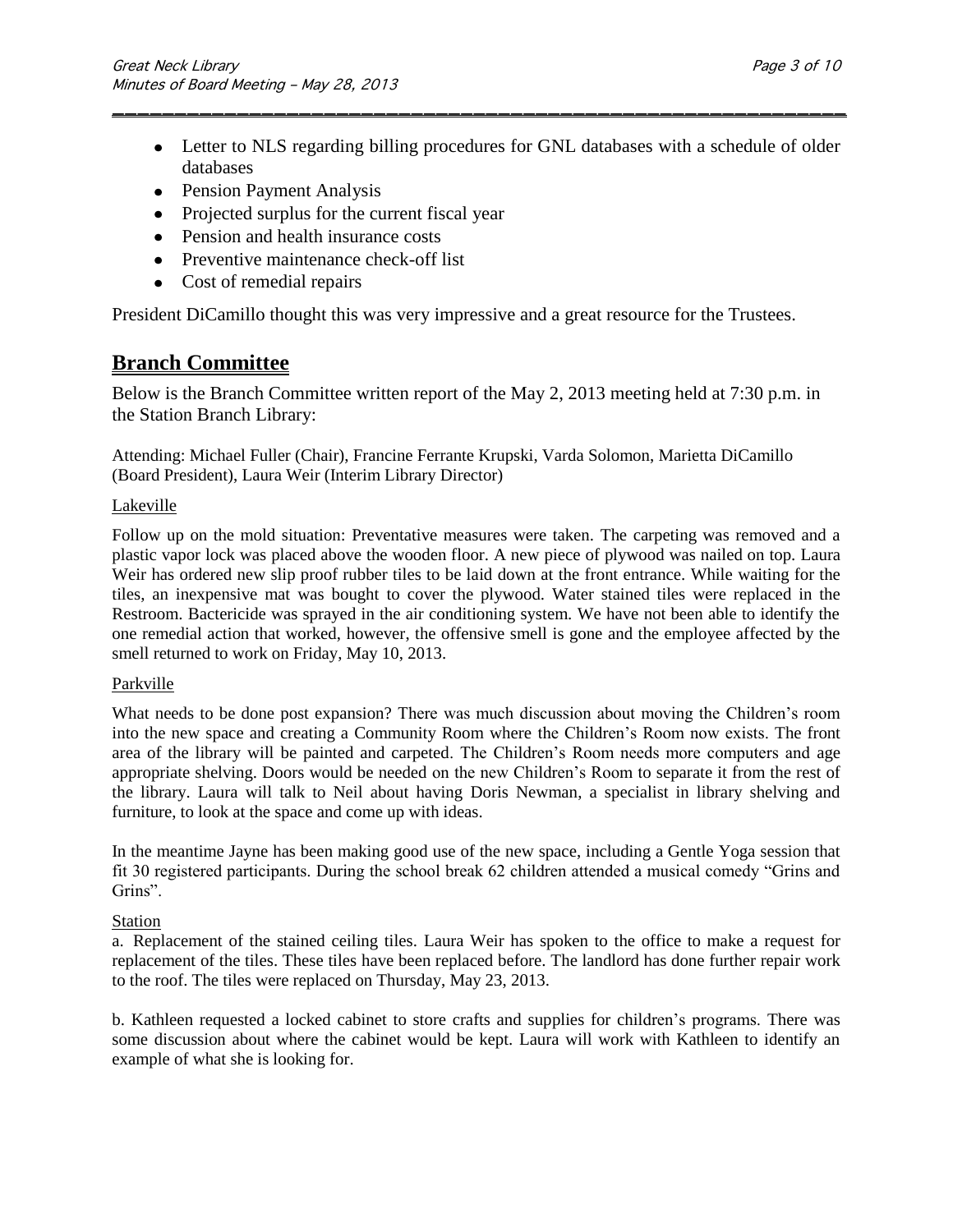c. There was discussion about moving the Reference Desk into a more visible location. The ideas was to place the desk on what is now the slate tile flooring and move the bookshelves into the space currently occupied by the desk. We should discuss the plan in advance with the fire department. We will have to figure out if the bookshelves can be moved and how much it will cost.

\_\_\_\_\_\_\_\_\_\_\_\_\_\_\_\_\_\_\_\_\_\_\_\_\_\_\_\_\_\_\_\_\_\_\_\_\_\_\_\_\_\_\_\_\_\_\_\_\_\_\_\_\_\_\_\_\_\_\_

## **Building Advisory Committee (BAC)**

President DiCamillo reported that the BAC has met several times as a committee and with the architects to review options for the plans and the process is moving along nicely. September 23 or 24 is targeted for holding the referendum. She asked Mr. Zitofsky to find out from the School District how much notice they would require if the referendum were held in September. The committee is still on target to present a plan with cost analysis to the Board of Trustees at the June meeting.

Trustee Solomon felt strongly that the community should be given three opportunities to see what the plan looks like and their input incorporated in the plan prior to a Board vote. She believed it is very short-sighted and that the Board is not ready to have a referendum in September.

She was asked to make a list of all the issues she had. She replied that her list included three opportunities for the public to hear what the plan looks like and respond to it. And, this is what is contained in KG&D's contract. She was assured that there will be public meetings.

Trustee Fuller added that to put the vote off until after the community hearings is shortsighted and a lengthy process. Instead, the plan should be submitted to be voted on by the Board and there will be enough time for community meetings before the referendum.

Trustee Nina Esagoff was also concerned about public participation. She suggested organizing a special event for community participation, separate from the Board meeting. Three community meetings were tentatively scheduled pending availability of the architects to make presentations. The Interim Director was asked to check with the architects on these dates: June 27; July 22, 24, 25 and September 9, 10, 11. One date will be chosen each month for a community meeting.

Trustee Fuller asked that the School obtain more polling booths for the referendum to cut back on the long waiting lines at the polls. He also asked if anyone has done a comparative cost analysis of the previous project with the current one to see how this will impact on the taxpayers. Mr. Zitofsky will have this information for the next BAC meeting. The other Trustees who are not on the BAC will also get this document. The next BAC meeting will be Wednesday, June 12 at the Main Library and the architects will present Plan No. 5 which will be costed. She asked for a special notice to be posted in the libraries.

Interim Director Weir reported that four owner's representatives submitted proposals. President DiCamillo recommended that the Board of Trustees and the BAC jointly interview the candidates. Interviews will be conducted in June and both the BAC and Board of Trustees should be solicited for dates when they are available in June and interview appointments scheduled.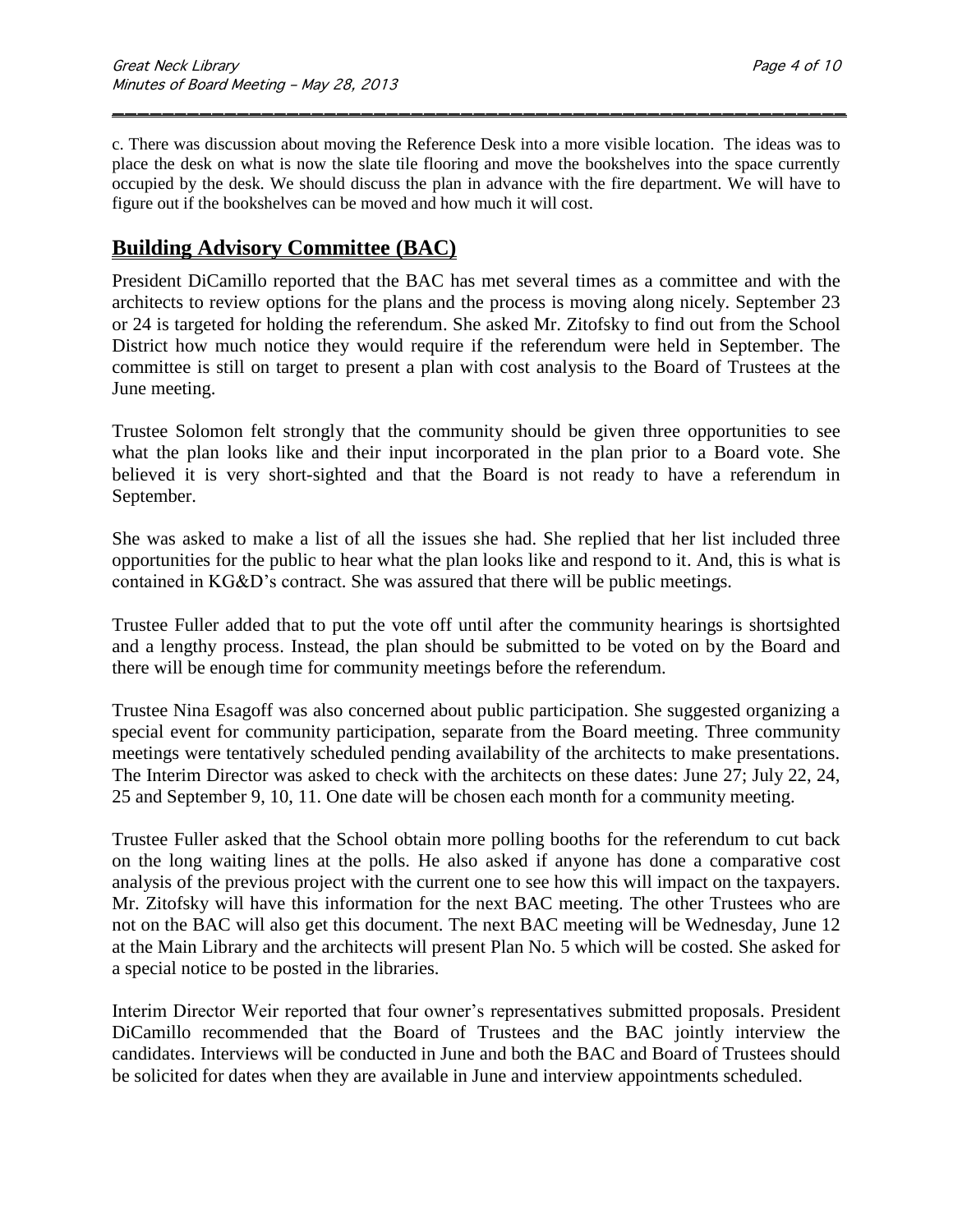Trustee Pizer, Chair of the Outreach sub-committee, reported that there are now four people on the sub-committee – Amy Levinson, Marianna Wohlgemuth, Mike Currie and herself (Chris Johnson is on leave). The committee has been working to create a chronological explanation with bullet points of what has been going on since 2012. The back of the second bookmark has the vision statement and the third and fourth bookmarks will have a narrative giving a short history of the BAC. There is another meeting scheduled for this week.

\_\_\_\_\_\_\_\_\_\_\_\_\_\_\_\_\_\_\_\_\_\_\_\_\_\_\_\_\_\_\_\_\_\_\_\_\_\_\_\_\_\_\_\_\_\_\_\_\_\_\_\_\_\_\_\_\_\_\_

Trustee Ferrante Krupski inquired about working with the School District to distribute fliers for the kids to take home to their parents.

Trustee Solomon asked for a calendar of all the meetings just scheduled to be put on the Library's website.

*Public Comment: Ralene Adler, Dan Gluan (Great Neck News), Norman Rutta*

## **Director Search Committee**

Trustee Ferrante Krupski, committee chair, reported that the committee met four times and a telephone interview is scheduled for one candidate. The second candidate dropped out. The subcommittee is working on questions to ask the candidate and is also looking into placing another advertisement. The Board will decide on increasing the salary to attract more qualified applicants.

Trustee Fuller added that the reason for asking for a higher salary for the director is that a research of comparable libraries was done and Great Neck was offering anywhere from 10-20 and in some cases 30% less than other libraries of similar size were paying.

### **Long Range Planning Committee**

Committee Chair Janet Nina Esagoff reported that the committee updated the Great Neck Library 2011 Long Range Plan which is on tonight's agenda for Board approval. [See New Business on page 10]. This will be revisited later on the year for updating.

*Public Comment: Ralene Adler*

### **Policy & Bylaws Committee**

The chair of the committee was absent and there was nothing to report on.

#### **Secretary**

Trustee Solomon reported on the indexing/digitizing of the Minutes that she and Marjorie Malcolm were asked to research. She asked for clarification on whether the goal of this project was to have a handy reference to provide the public with more extensive information. Different institutions are digitizing their Minutes and they become searchable. Most places are not making them available to the public but if someone wants information, it is provided through a FOIL request. Money is involved in digitization and we need to consider if this is worthwhile.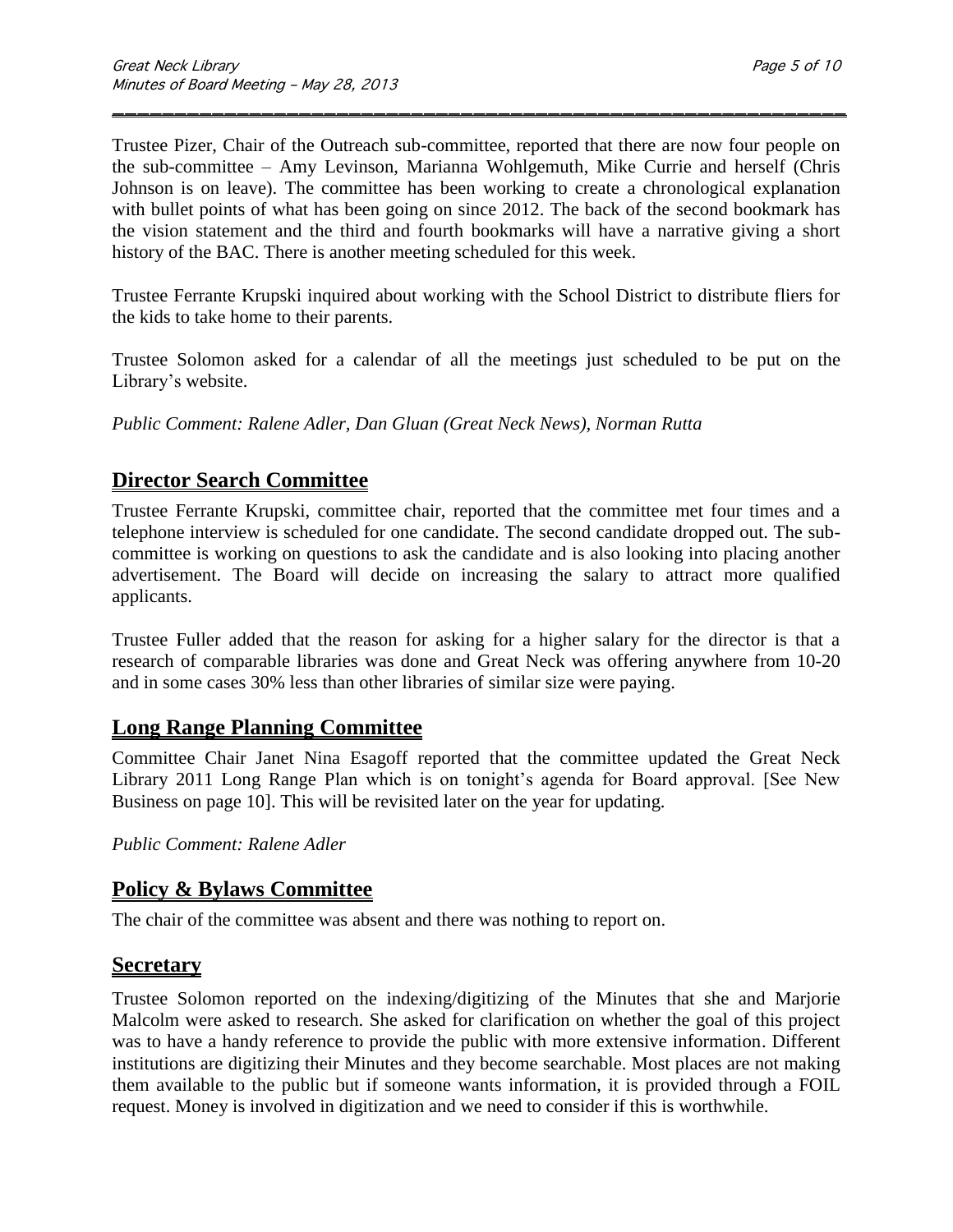President DiCamillo stated that there is a law that requires having certain information accessible to the public without them having to submit a FOIL request, and secondly, the Board is voting on resolutions that have already been voted on because they are not indexed numerically. She directed that this be an agenda item for the September Board meeting for a full discussion.

\_\_\_\_\_\_\_\_\_\_\_\_\_\_\_\_\_\_\_\_\_\_\_\_\_\_\_\_\_\_\_\_\_\_\_\_\_\_\_\_\_\_\_\_\_\_\_\_\_\_\_\_\_\_\_\_\_\_\_

The Business Manager and Secretary to the Board were asked to find out how many pages of Minutes there were and how this falls under our contract to see what it would cost.

## **Staff Reports**

President DiCamillo complimented the Levels staff on their recent production which was terrific.

### **Interim Library Director**

#### (Text of written report below)

Building Renovation: RFP's for Owner's Representative. I have had visits from two firms that are planning to bid on the Owner's Rep position. In each case I sat with them and went over the latest schematic options presented to us by the KG&D at the May 8, 2013 meeting. I then walked them through the building, including the machine room and the boiler room. A representative from a third firm came when I was not here. He toured the building on his own and later we had a telephone conversation. RFP's are due Friday, May 24, 2013.

Workshop: On Thursday, May 23 I attended a program sponsored by the Long Island Library Resource Council entitled "Building a LibraryAware Community: the Value Proposition. In anticipation of the Library's building project, I wanted to explore ways of reaching the population that does not use the library and may not be aware of library services. The program was presented by Nancy Dowd, co-author of *Bite-Sized Marketing: Realistic Solutions for Overworked Librarians*'. Nancy's basic message was that when publicizing events, services or projects, it is not enough to describe the event, service or project. The person reading the news release, the tweet, the Facebook page, needs to perceive a value for the service. The library needs to send a clear message through multiple communication channels that community trends or issues are being addressed by the library. Nancy discussed ways to develop a communication network to reach not just library users but potential users. I plan to gather everyone in the library who is involved in communicating with the public, this includes but is not limited to, Ethan Mann of Levels, Adult Book librarian Janet Schneider who uses social media to discuss books and book reviews, Grace Ferrara who creates graphic layout, programming assistant Debbie Feldman who writes all the news releases, and Shuqian Zhang, our website designer to discuss this approach to publicizing the Great Neck Library.

#### Conditions at Lakeville

Follow up on the mold situation. Preventative measures were taken. The carpeting was removed and a plastic vapor lock was placed on the wooden floor. A new piece of plywood was nailed on top. I have ordered new skid proof rubber tiles to be laid down at the front entrance. In the meantime the plywood was covered with an inexpensive mat. Water stained tiles were replaced in the Restroom. A bactericide was sprayed in the air conditioning system. We have not been able to identify one specific remedial action that worked, however, the offensive smell is gone and the employee affected by the smell returned to work on Friday May 10, 2013. [End of written report]

The Interim Director also reported that NLS received a grant and had put on a series of programs for librarians working with children with autism and many of our children's librarians attended the four seminars. The last seminar was creating a social storybook for your library and our children's librarian created the *Welcome Baby Basket Book* which was paid for from this grant.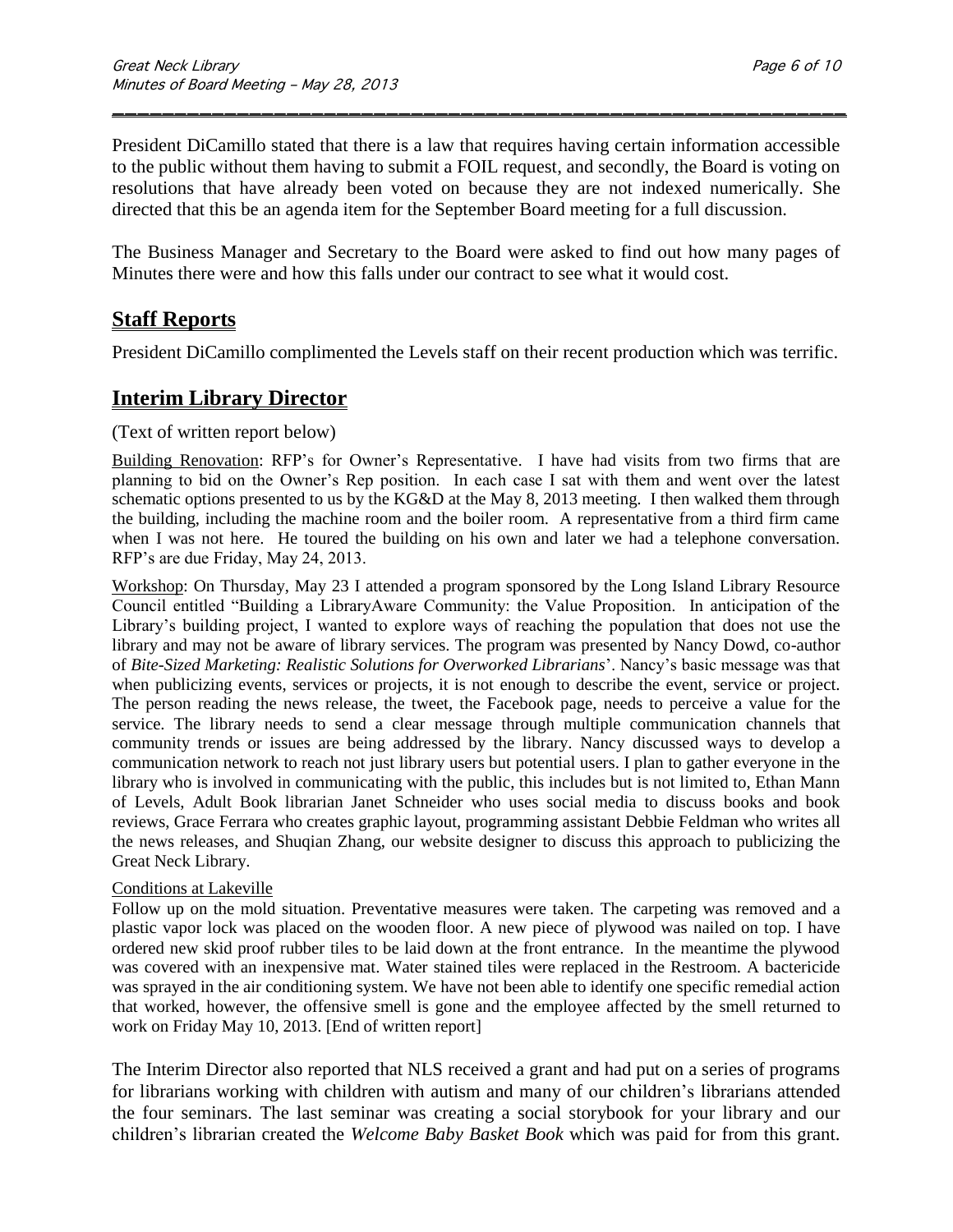The Children's Department summer programs will include storytime for children with autism at the Main Library. There was no immediate plan to offer this program in the branches.

\_\_\_\_\_\_\_\_\_\_\_\_\_\_\_\_\_\_\_\_\_\_\_\_\_\_\_\_\_\_\_\_\_\_\_\_\_\_\_\_\_\_\_\_\_\_\_\_\_\_\_\_\_\_\_\_\_\_\_

Trustee Ferrante Krupski reported that the Interim Director and herself worked on the Emergency Manual which is almost completed.

## **President's Report**

President DiCamillo provided the following updates:

- Reference librarians Margery Chodosch and Irina Zaionts attended a Finance Committee meeting and explained the process NLS uses for databases.
- She had questioned why NLS was looking for information for active patron statistics and Janet Fine, Head of Circulation, had contacted Elizabeth Olesh, Assistant Director of NLS. Her response was that this was one suggestion that this kind of statistics could be used in creating a formula to calculate member library share of support for NLS. Many factors will be considered and she did not know if this information will be used.
- 5/6/13 letter regarding NLS Board President, Mike Turner's behavior. No response was received.
- Trustees Nina Esagoff, DiCamillo, Pizer and Interim Director Weir had a very productive meeting with NYS Librarian Bernard Margolis, Regent Tilles, and Karen Baulsen, Nassau County liaison for NLS, the State and its member libraries. An email was received from Mr. Margolis and Ms. Baulsen thanking us for having the meeting which was very enlightening. Another meeting between Jackie Thresher and others from NLS and the same core group from our Board will be meeting with Mr. Margolis and Ms. Baulsen.
- There will be an NLS Board meeting tomorrow night [5/29/13].
- There will be a meeting of the dissenting libraries on June 3 at the Parkville Branch (not open to the public).

## **OLD BUSINESS**

### **New Job Description for Library Director**

Second Reading – no changes were made to the document since its first reading on April 23, 2013.

### **Donation Acceptance**

**Upon motion by Francine Ferrante Krupski, seconded by Varda Solomon, and after discussion, it was,**

> **RESOLVED**, that the Great Neck Library Board of Trustees take from the table the motion to accept a donation of \$100 from the Great Neck Historical Society [to the Risha Rosner Fund for the purpose of acquiring documents and photographs for the Local History Collection].

**VOTE:** Yes – 6 (DiCamillo, Nina Esagoff, Ferrante Krupski, Fuller, Pizer, Solomon); *MOTION CARRIED UNANIMOUSLY*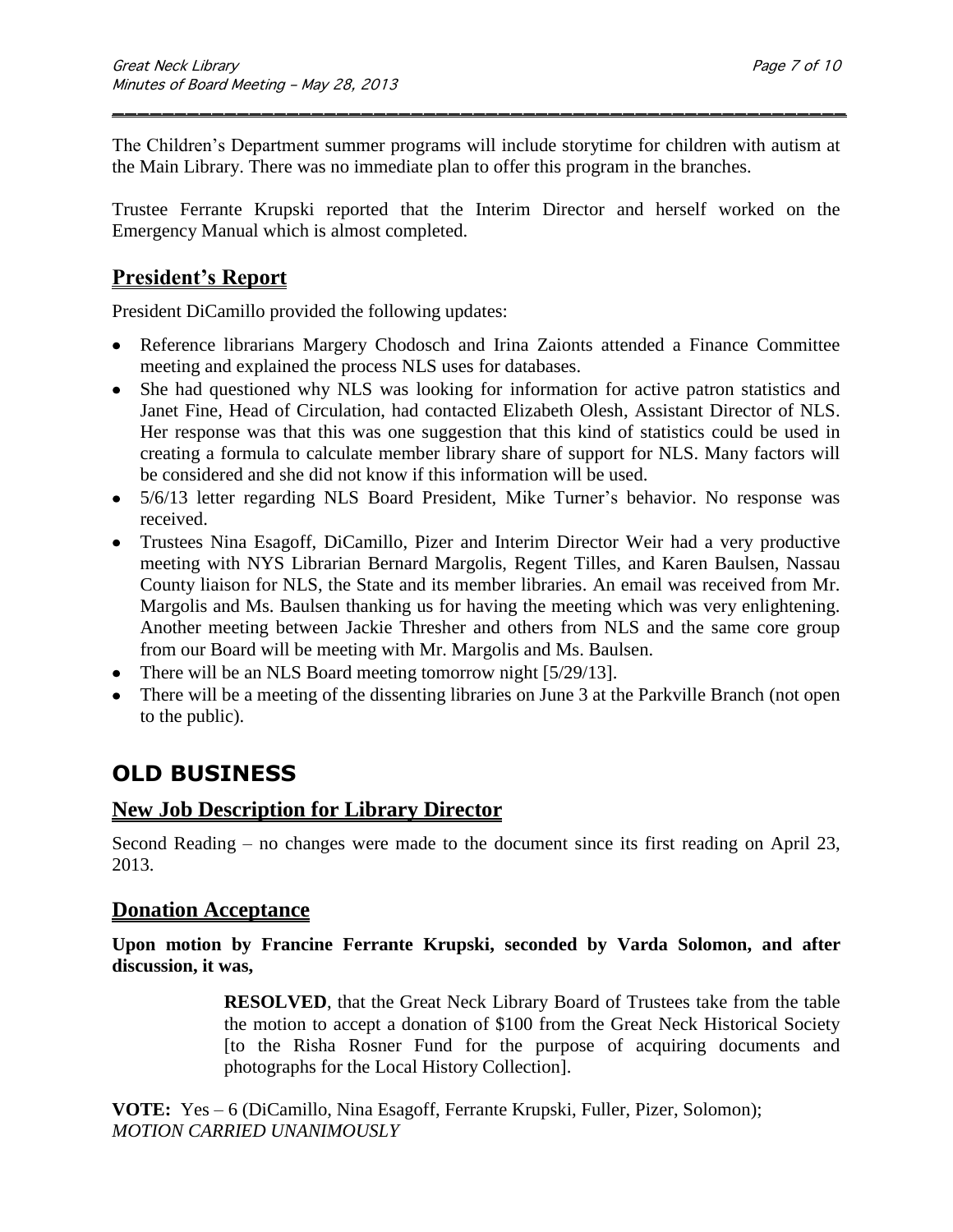Following this, Francine Ferrante Krupski moved and Michael Fuller seconded for the Board to accept a donation of \$100 to the Local History fund from the Great Neck Historical Society in memory of Risha Rosner.

\_\_\_\_\_\_\_\_\_\_\_\_\_\_\_\_\_\_\_\_\_\_\_\_\_\_\_\_\_\_\_\_\_\_\_\_\_\_\_\_\_\_\_\_\_\_\_\_\_\_\_\_\_\_\_\_\_\_\_

There are now two motions on the table. Therefore, Josie Pizer moved and Francine Ferrante seconded for the latter motion to be tabled. All were in favor and the motion was tabled. This motion will be put back on the table after the defeat of the original motion.

#### **Upon motion by Francine Ferrante Krupski, seconded by Josie Pizer, and after discussion, it was,**

**RESOLVED**, that the Great Neck Library Board of Trustees accept a donation of \$100 from the Great Neck Historical Society to the Risha Rosner Fund for the purpose of acquiring documents and photographs for the Local History Collection.

**VOTE:** Yes – 0; No – 6 (DiCamillo, Nina Esagoff, Ferrante Krupski, Fuller, Pizer, Solomon); *MOTION DEFEATED*

**Upon motion by Francine Ferrante Krupski, seconded by Josie Pizer, and after discussion, it was,**

> **RESOLVED**, that the Great Neck Library Board of Trustees take from the table the motion to accept a donation of \$100 from the Great Neck Historical Society in memory of Risha Rosner.

**VOTE:** Yes – 6 (DiCamillo, Nina Esagoff, Ferrante Krupski, Fuller, Pizer, Solomon); *MOTION CARRIED UNANIMOUSLY*

**Upon motion by Francine Ferrante Krupski, seconded by Michael Fuller, and after discussion, it was,**

> **RESOLVED**, that the Great Neck Library Board of Trustees accept a donation of \$100 from the Great Neck Historical Society in memory of Risha Rosner.

**VOTE:** Yes – 6 (DiCamillo, Nina Esagoff, Ferrante Krupski, Fuller, Pizer, Solomon); *MOTION CARRIED UNANIMOUSLY* 

**Clarification: There is no Risha Rosner fund so any donations received should be in her memory***.* 

## **NEW BUSINESS**

### **Holiday and Sunday Schedule**

**Upon motion by Michael Fuller and seconded by Francine Ferrante Fuller, and after discussion, it was,**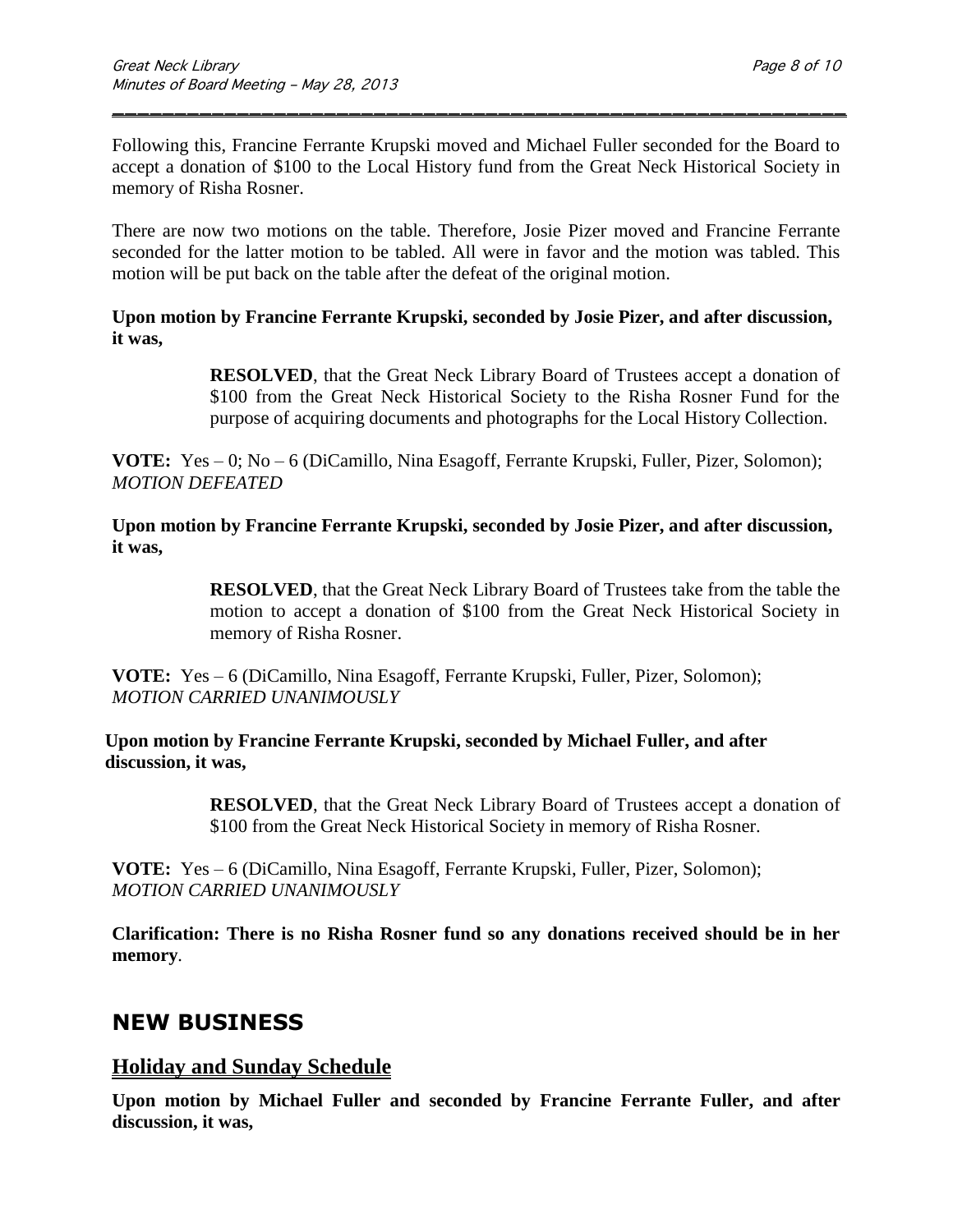**RESOLVED,** that the Great Neck Library Board of Trustees approve the Holiday & Sunday Schedule for September 2013 to August 2014 as presented.

\_\_\_\_\_\_\_\_\_\_\_\_\_\_\_\_\_\_\_\_\_\_\_\_\_\_\_\_\_\_\_\_\_\_\_\_\_\_\_\_\_\_\_\_\_\_\_\_\_\_\_\_\_\_\_\_\_\_\_

#### **HOLIDAYS**

Labor Day – Monday, September 2, 2013 (Closed) Rosh Hashanah – Thursday, September 5, 2013 (Main & Parkville open; Lakeville & Station closed) Yom Kippur Eve – Friday, September 13, 2013 (Closed at 5:00 p.m.) Yom Kippur – Saturday, September 14, 2013 (Main & Parkville open; Lakeville & Station closed) Veterans Day – Monday, November 11, 2013 (Closed) Thanksgiving Day – Thursday, November 28, 2013 (Closed) Christmas Eve – Tuesday, December 24, 2013 (Closed at 1:00 p.m.) Christmas Day – Wednesday, December 25, 2013 (Closed) New Year's Eve – Tuesday, December 31, 2013 (Closed at 1:00 p.m.) New Year's Day – Wednesday, January 1, 2014 (Closed) M. L. King Jr. Day – Monday, January 20, 2014 (Closed) Presidents' Day – Monday, February 17, 2014 (Closed) Easter Sunday – April 20, 2014 (Closed) Mother's Day – Sunday, May 11, 2014 (Closed) Memorial Day Weekend – Sunday & Monday, May 25 & 26, 2014 (Closed) Independence Day – Friday, July 4, 2014 (Closed)

#### SUNDAY HOURS

September 15, 2013 through June 8, 2014 Main & Parkville open from 1:00 – 5:00 p.m. and Lakeville & Station closed.

Trustee Solomon suggested that Board meetings should be tentatively scheduled over the summer and they can be cancelled if not needed. July 23 and August 27, 2013 were chosen. The Finance Committee meeting originally scheduled for July 23, 2013 would then be moved to July 18, 2013.

#### *Speaking: Ralene Adler*

**VOTE:** Yes – 6 (DiCamillo, Nina Esagoff, Ferrante Krupski, Fuller, Pizer, Solomon) *MOTION CARRIED UNANIMOUSLY*

#### **Long Range Plan**

**Upon motion by Janet Nina Esagoff and seconded by Josie Pizer, and after discussion, it was,**

> **RESOLVED**, that the Great Neck Library Board of Trustees approve the proposed changes to the Long Range Plan as indicated in the document updated in April 29, 2013 and recommended by the Long Range Planning Committee.

**VOTE:** Yes – 6 (DiCamillo, Nina Esagoff, Ferrante Krupski, Fuller, Pizer, Solomon) *MOTION CARRIED UNANIMOUSLY*